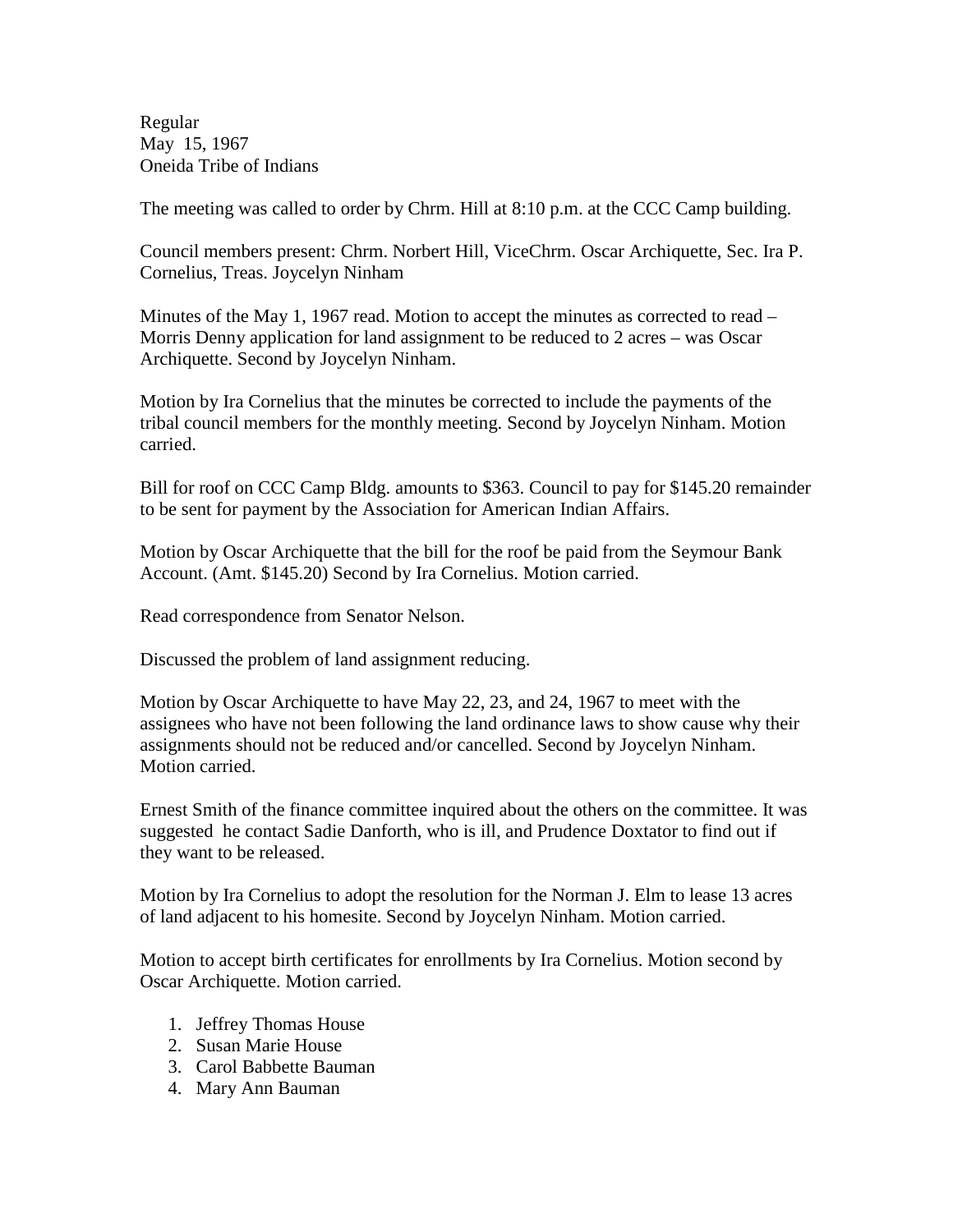- 5. John Anderson Bauman
- 6. Judy Lynn Bauman
- 7. Jeri Lynn Bauman
- 8. Todd Warren Jourdan
- 9. Judith Hilda Spencer
- 10. David Simon Spencer
- 11. Roger Larry Spencer
- 12. Michele Kathryn Spencer
- 13. Jennifer Ann McLester
- 14. Dianne Clara Cornelius
- 15. Christine Ann Jedrzejas
- 16. Tina Marie House
- 17. Jennifer Ann John
- 18. Terry Jean Webster
- 19. Julie Ann Webster
- 20. Julia Cibulka
- 21. Byron Keith Lyness
- 22. Ramona Smithe

Motion by Ira Cornelius to pay Joycelyn Ninham \$22.00 for enrollments. Second by Oscar Archiquette. Motion carried.

Motion by Joycelyn Ninham to pay Oscar Archiquette \$11.20 for traveling expenses for trip to Stevens Point with Commissioner Bennett. Second by Ira Cornelius. Motion carried.

Upon a motion by Oscar Archiquette and second by Joycelyn Ninham the following resolution was unanimously passed. That the transaction of the .094 acres right-away taken by the Town of Hobart in Section 2 Township 23 North Range 19 East be completed.

Ruth Baird asked that Joycelyn Ninham and Ira Cornelius be on the Picnic Committee for the Fourth of July Picnic.

Motion by Oscar Archiquette to appoint Mr. and Mrs. Cornelius Baird as Chairman of the  $4<sup>th</sup>$  of July Picnic celebration to be held at the CCC Camp to raise money for improving the CCC Camp grounds and buildings and to work with Joycelyn Ninham and Ira Cornelius. Second by Joycelyn Ninham. Motion carried.

Mr. Cornelius Baird is to check with Mr. Riley before selling beer on the CCC Camp grounds.

Motion by Ira Cornelius to give the CAP Committee authorization to develop the CCC Camp Park. Second by Joycelyn Ninham. Motion carried.